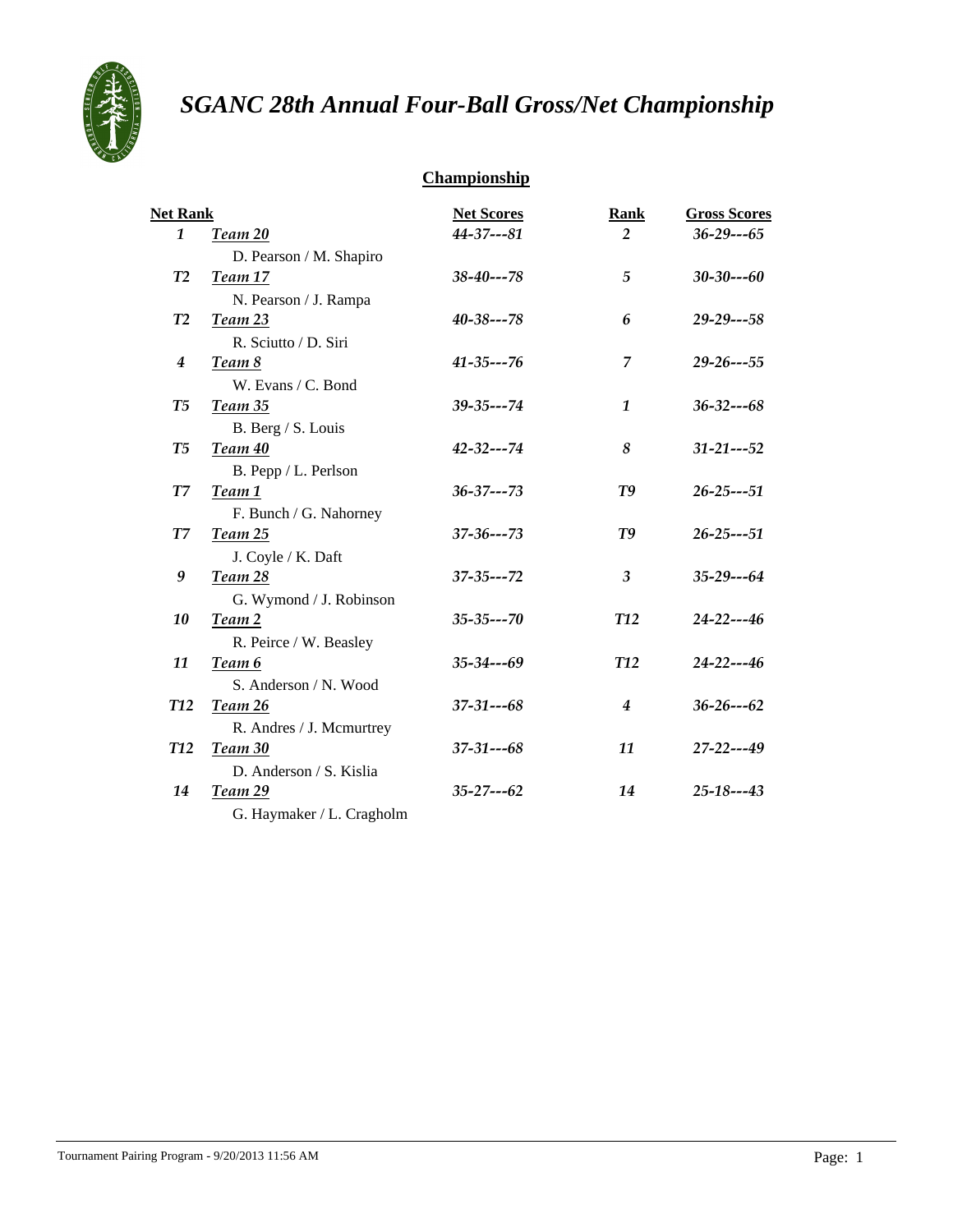

# *SGANC 28th Annual Four-Ball Gross/Net Championship*

## **Presidents**

| <b>Net Rank</b> |                             | <b>Net Scores</b> | <b>Rank</b>    | <b>Gross Scores</b> |
|-----------------|-----------------------------|-------------------|----------------|---------------------|
| $\mathbf{1}$    | Team 39                     | $44 - 42 - -86$   | $\overline{2}$ | $29 - 26 - -55$     |
|                 | J. Untiedt / S. Obertello   |                   |                |                     |
| 2               | Team 41                     | $45 - 37 - (-82)$ | $\mathbf{1}$   | $34 - 27 - -61$     |
|                 | J. Nash / R. Hoadley        |                   |                |                     |
| T <sub>3</sub>  | Team 5                      | $41 - 38 - -79$   | T <sub>5</sub> | $27 - 25 - -52$     |
|                 | R. Morrish / T. Dale        |                   |                |                     |
| T <sub>3</sub>  | Team 12                     | $45 - 34 - -79$   | T <sub>5</sub> | $32 - 20 - -52$     |
|                 | L. Britten / W. Lovejoy     |                   |                |                     |
| T3              | Team 16                     | $42 - 37 - 79$    | T3             | $30 - 24 - -54$     |
|                 | J. Sanguinetti / C. Caralli |                   |                |                     |
| T <sub>3</sub>  | Team 21                     | $43 - 36 - -79$   | T3             | $30 - 24 - -54$     |
|                 | M. Cushman / J. Wells       |                   |                |                     |
| $T\overline{Z}$ | Team 10                     | $43 - 33 - -76$   | 11             | $27 - 18 - -45$     |
|                 | T. Marx / D. Conklin        |                   |                |                     |
| T7              | <b>Team 38</b>              | $46 - 30 - -76$   | 10             | $30 - 16 - -46$     |
|                 | H. Tollette / B. Earl       |                   |                |                     |
| 9               | Team 7                      | $33 - 40 - -73$   | T8             | $21 - 26 - -47$     |
|                 | J. Lass / F. Bell           |                   |                |                     |
| 10              | Team 19                     | $36 - 36 - -72$   | T8             | $23 - 24 - -47$     |
|                 | R. Rawson / T. Allen        |                   |                |                     |
| 11              | <b>Team 18</b>              | $38 - 33 - -71$   | 7              | $27 - 21 - -48$     |
|                 | A. Stinnett / T. Leahy      |                   |                |                     |
| <b>T12</b>      | Team 3                      | $39 - 31 - -70$   | <b>T12</b>     | $25 - 18 - -43$     |
|                 | D. Beaumont / E. Henton     |                   |                |                     |
| <b>T12</b>      | Team 14                     | $34 - 36 - -70$   | <b>T12</b>     | $21 - 22 - -43$     |
|                 | C. Hodel / B. Brewer        |                   |                |                     |
| 14              | Team 31                     | $36 - 33 - -69$   | 14             | $24 - 18 - -42$     |
|                 | B. Jackson / P. Draper      |                   |                |                     |